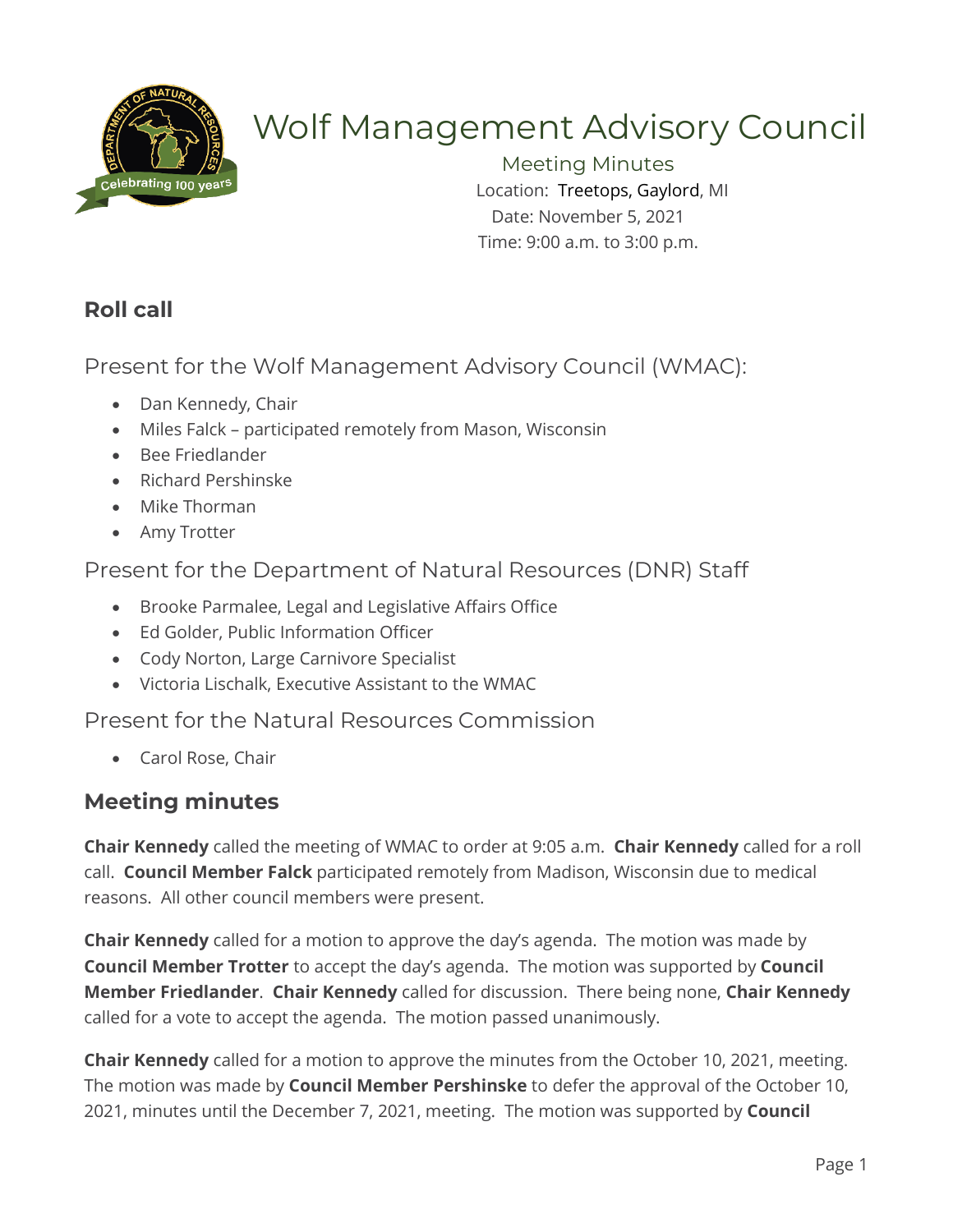**Member Trotter**. **Chair Kennedy** called for discussion. **Council Member Pershinske** requested the conversations during the meeting be provided in the minutes. **Council Member Friedlander**  expressed she would also like more of each discussion to be provided in the minutes. She would also like the position of each vote to be stated within the minutes. **Chair Kennedy** noted for the council members the information the minutes should provide according to the Open Meetings Act. The minutes should not be a transcript of the meeting. **Council Members Friedlander and Trotter** would like as a minimum the October 10, 2021, two corrections – 1) correct the vote for the motion made by **Council Member Thorman** to recommend the DNR establish a dedicated 24 hour phone number for reporting human/wolf encounters/activity in addition to existing methods. The vote was 3 Nay and 2 Yea, 1 abstain: and 2) Correction of **Council Member Friedlander's** first name. **Chair Kennedy** called for a vote to defer the minutes until the December meeting. The motion passed unanimously.

### Presentations

Wolf Management Advisory Council Updates

a. DNR's Accomplishments on 2015 Wolf Management Plan (Cody Norton)

**Chair Kennedy** requested a 10-minute break at 10:35. The WMAC returned from a break at 10:50.

#### Public Comment

Brooke Parmalee read the official timekeeping procedures and guidelines for the meeting's public comment which began at 10:52.

- a. 5 Minute Comments
	- Gary Gorniak Bill Largent Nichole Biber Steve Dey Molly Tamulevich Marcie Terwilliger
- b. 3 Minute Comments
	- John Riddey Steven Miller Rebecca Miller Robert Warner Jen Vigilant Dave Johnson Thomas Gilpin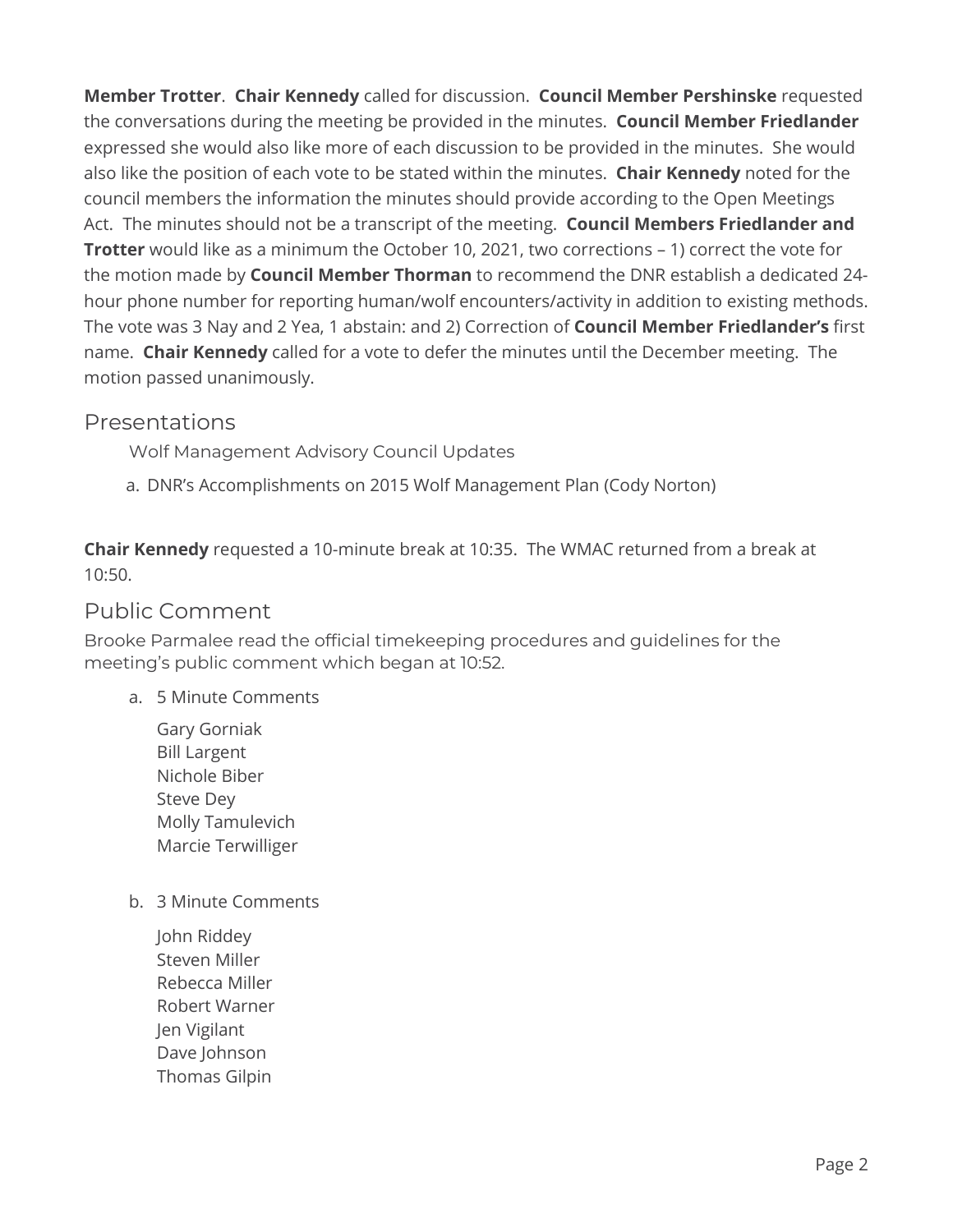**Chair Kennedy** adjourned the portion of the public appearance at 12:00. The WMAC adjourned for lunch and returned at 12:50 pm.

#### New Business

- a. Review recommendations for 2015 Wolf Management Plan update
	- i. Section 6.2: Maintain active research and monitoring programs to support science-based wolf management
	- ii. Section 6.3: Enact and enforce regulations necessary to maintain a viable wolf population - identify the content of LED presentation

Recommendations from the discussion:

• WMAC will draft interim recommendations and post them on the WMAC website. Recommendations will include majority and minority opinions.

#### *Section 6.2 discussion*

- Transparency in research/survey processes is important. Results incorporated into our outreach and education efforts.
- Who are the research partners? Can we expand those partnerships?
- Be specific about what survey we're referencing during the discussion: public attitudes vs wolf population survey.
- No agriculture partners were identified.
- Potential recommendations from 6.4 belong in 6.2.
- The department should draft an annual wolf report to increase transparency in the program.

## Old Business

a. 2015 Wolf Management Plan Section 6.1 – Increase public awareness and understanding of wolves and wolf-related issues.

**Council Member Friedlander** made a motion supported by **Council Member Pershinske** to prioritize working with management partners (defined in 6.1.1 as "e.g., other agencies, tribes, and private organizations"), and engaging additional "management partners" who represent a more diverse perspective on wolves, including partners who promote wolf education, conservation, and advocacy, through government-to-government consultation tribal perspectives. **Chair Kennedy** called for discussion. **Council Member Trotter** offered an amendment to the motion supported by **Council Member Thorman** to read. To prioritize working partners (defined in 6.1.1 as "e.g., other agencies, tribes, and private organizations"), and engaging additional partners who represent a full range of perspectives on wolves. **Chair Kennedy** called for discussion on the amendment. After discussion **Chair Kennedy** called for a vote on the amendment. The amendment passed 5 Yea (Falck, Kennedy, Pershinske, Thorman, Trotter) – 0 Nay – 1 abstain (Friedlander).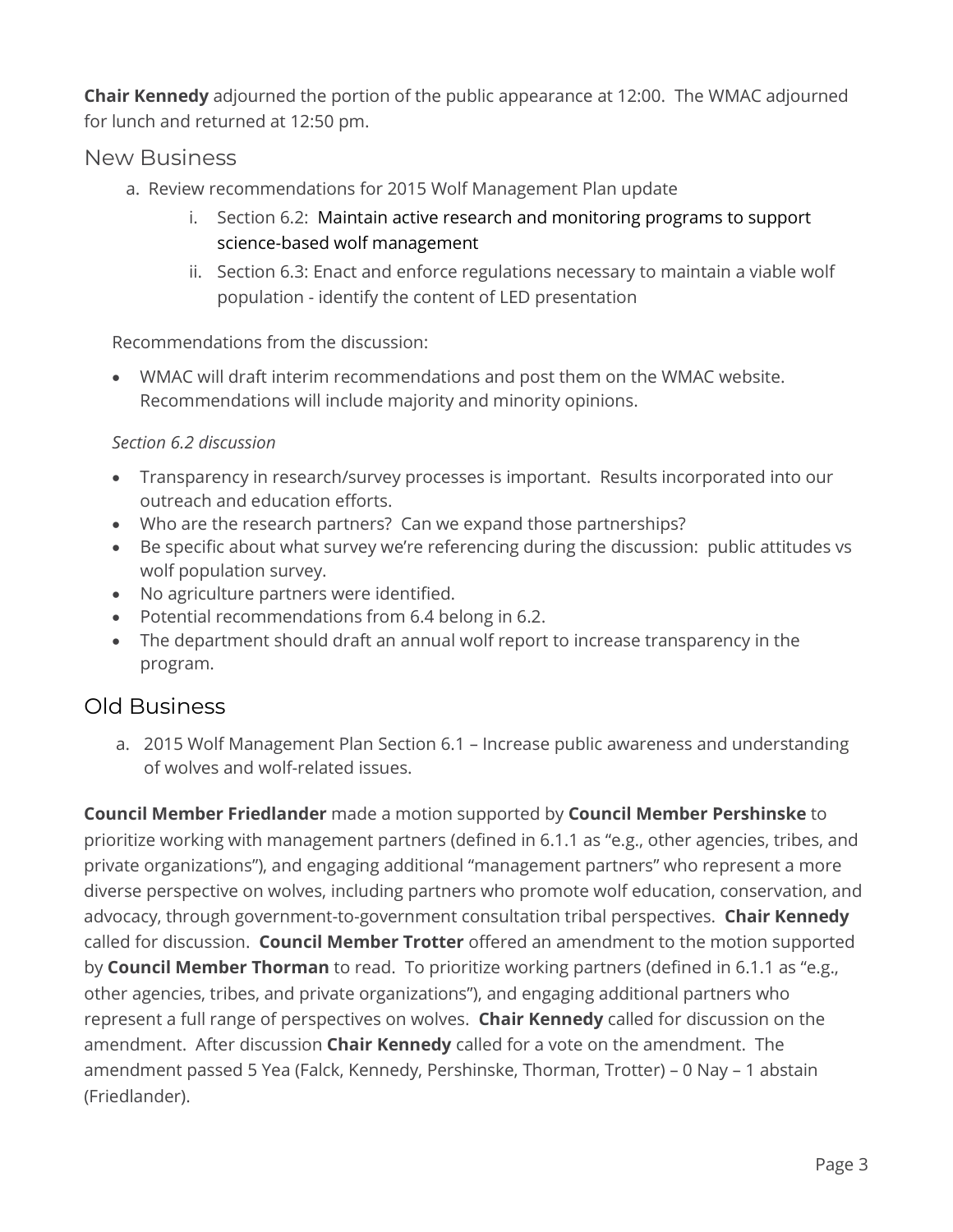**Chair Kennedy** called for a vote on the amended recommendation to read - To prioritize working with partners (defined in 6.1.1 as "e.g., other agencies, tribes, and private organizations"), and engaging additional partners who represent a full range of perspectives on wolves. The motion passed as amended 5 Yea (Falck, Kennedy, Pershinske, Thorman, Trotter) – 0 Nay – 1 abstain (Friedlander).

**Council Member Friedlander** made a motion supported by **Council Member Falck** to focus more information and education on positive interactions with wolves to both hunters and nonhunters. After discussion **Chair Kennedy** called for a vote on the motion. The motion passed – 5 Yea (Falck, Kennedy, Pershinske, Friedlander Trotter) – 0 Nay – 1 Absent for the vote (Thorman).

**Council Member Friedlander** made a motion supported by **Council Member Falck** to prioritize providing "unbiased accurate" information and dispelling rumors or inaccurate information, particularly important with the proliferation of misconceptions about wolves, and prioritize the evaluation of its effectiveness of the wolf-based information and education program. **Chair Kennedy** called for further discussion. After discussion **Chair Kennedy** called for a vote. The motion passed 5 Yea (Falck, Friedlander, Kennedy, Thorman, Trotter) – 1 Nay (Pershinske)

b. 2015 Wolf Management Plan Section 6.4 – Maintain sustainable populations of wolf prey – reporting wolf Interactions

**Council Member Friedlander** made a motion supported by **Council Member Falck** to maintain prey populations required to provide for sustainable human uses and a viable wolf population – reporting wolf interaction to fulfill its obligation to use best available science rather than claims, perceptions, and anecdotes, continue to research topics as such adaptive behavioral shifts by deer; that wolves and their prey will reach equilibrium if left to their own devices; and whether wolves may limit diseases in ungulates. **Chair Kennedy** called for discussion. After the additional discussion about the decision earlier in the meeting, that potential recommendations from 6.4 belong in 6.2, **Council Member Friedlander** withdrew her motion.

**Council Member Friedlander** made a motion supported by **Council Member Falck** to maintain prey populations required to provide for sustainable human uses and a viable wolf population reporting wolf interaction to acknowledge that "sustainable human uses" include nonconsumptive uses. **Chair Kennedy** called for discussion. After discussion, **Chair Kennedy** called for a vote. The motion did not pass – 3 Yea (Friedlander, Falck, Kennedy) – 3 Nay (Pershinske, Thorman, Trotter).

### Adjournment

**Chair Kennedy** asked for a motion to adjourn. **Council Member Pershinske** made a motion to adjourn the meeting. **Council Member Falck** supported the motion. **Chair Kennedy** called for discussion, there being none, a vote was taken, and the motion carried unanimously. The meeting is adjourned at 2:36 p.m.